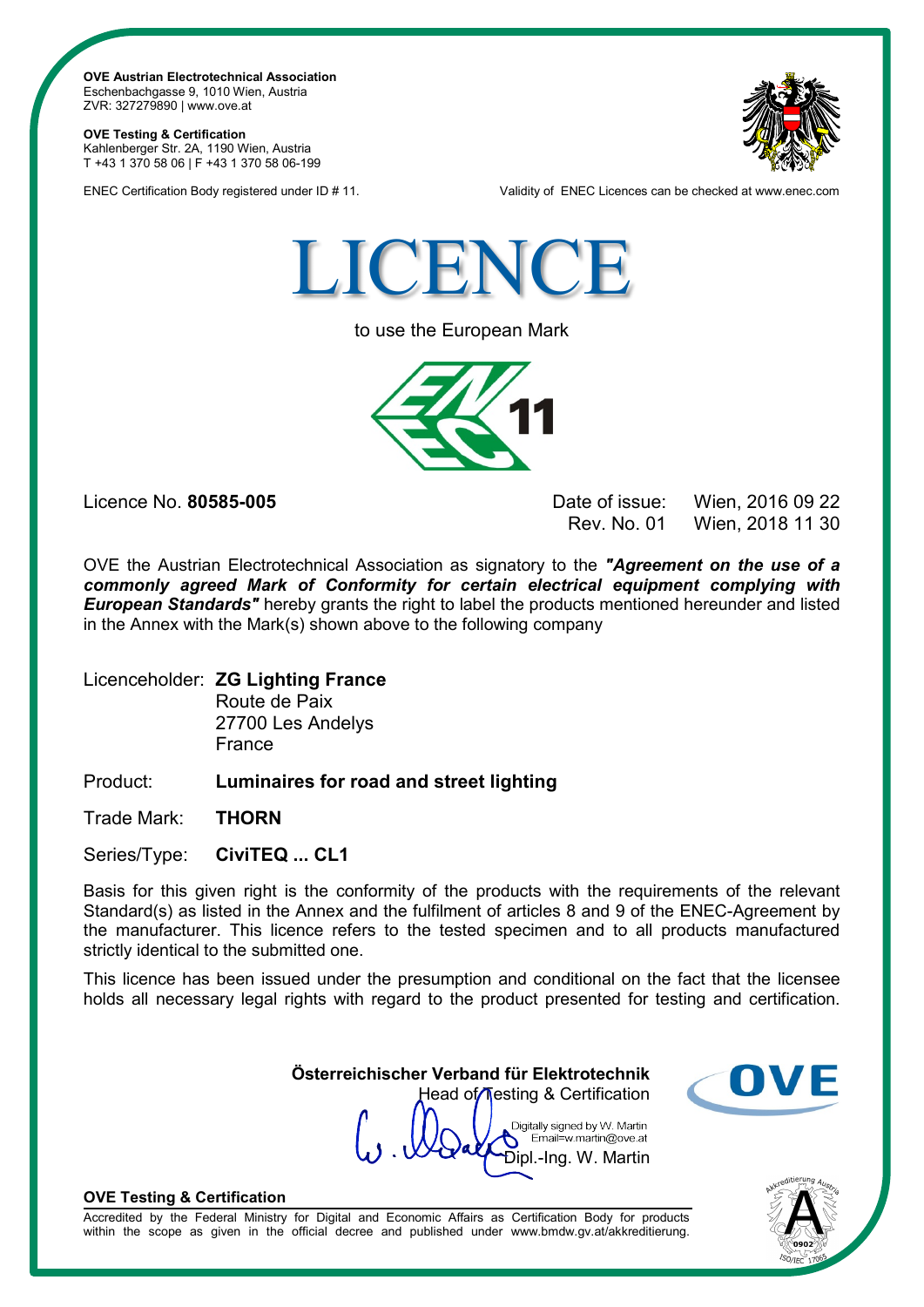

**Licence No. 80585-005 Rev. 01** Wien, 2018 11 30 Page 2 of 5

| $\star$<br>Hersteller<br>Manufacturer                   | <b>Thorn Lighting Ltd</b><br>Durhamgate, Spennymoor,<br><b>County Durham</b><br><b>DL16 6HL</b><br><b>United Kingdom</b>                                                                         |
|---------------------------------------------------------|--------------------------------------------------------------------------------------------------------------------------------------------------------------------------------------------------|
| Fertigungsstätte(n)<br>Factory location(s)              | <b>Europhane SAS</b><br><b>Route de Paix</b><br>27700 Les Andelys<br><b>France</b>                                                                                                               |
|                                                         | <b>Thorn Lighting Ltd</b><br>Durhamgate, Spennymoor,<br><b>County Durham</b><br><b>DL16 6HL</b><br><b>United Kingdom</b>                                                                         |
| Typenbezeichnung<br>Type reference                      | CQ12LCL1<br>CQ24LCL1<br>CQ36LCL1<br>CQ48LCL1<br>CQ60LCL1<br>CQ72LCL1, see type code on page 5.                                                                                                   |
| $\star$<br>Prüfbericht<br><b>Test Report</b>            | TR 80585-0013-01 ECS                                                                                                                                                                             |
| Nationale Bestimmung(en)<br><b>National Standard(s)</b> | ÖVE/ÖNORM EN 60598-1:2015-11-01<br>ÖVE/ÖNORM EN 60598-2-3:2012-01-01                                                                                                                             |
| Europanorm(en)<br>European Standard(s)                  | EN 60598-1:2015<br>EN 60598-2-3:2003 + A1:2011                                                                                                                                                   |
| Ersatz für Zertifikate<br><b>Superseded licences</b>    | 80585-003 dated 2016 07 22 and<br>80585-005 dated 2016 09 22.<br>Items modified are marked with an asterisk (*)                                                                                  |
| Anmerkung(en)<br>Remark(s)                              | Classified as risk group 2 according to EN 62471:2008.<br>The luminaire should be positioned so that prolonged<br>staring into the luminaire at a distance closer than 1,5 m<br>is not expected. |
|                                                         | CTF Stage 3.                                                                                                                                                                                     |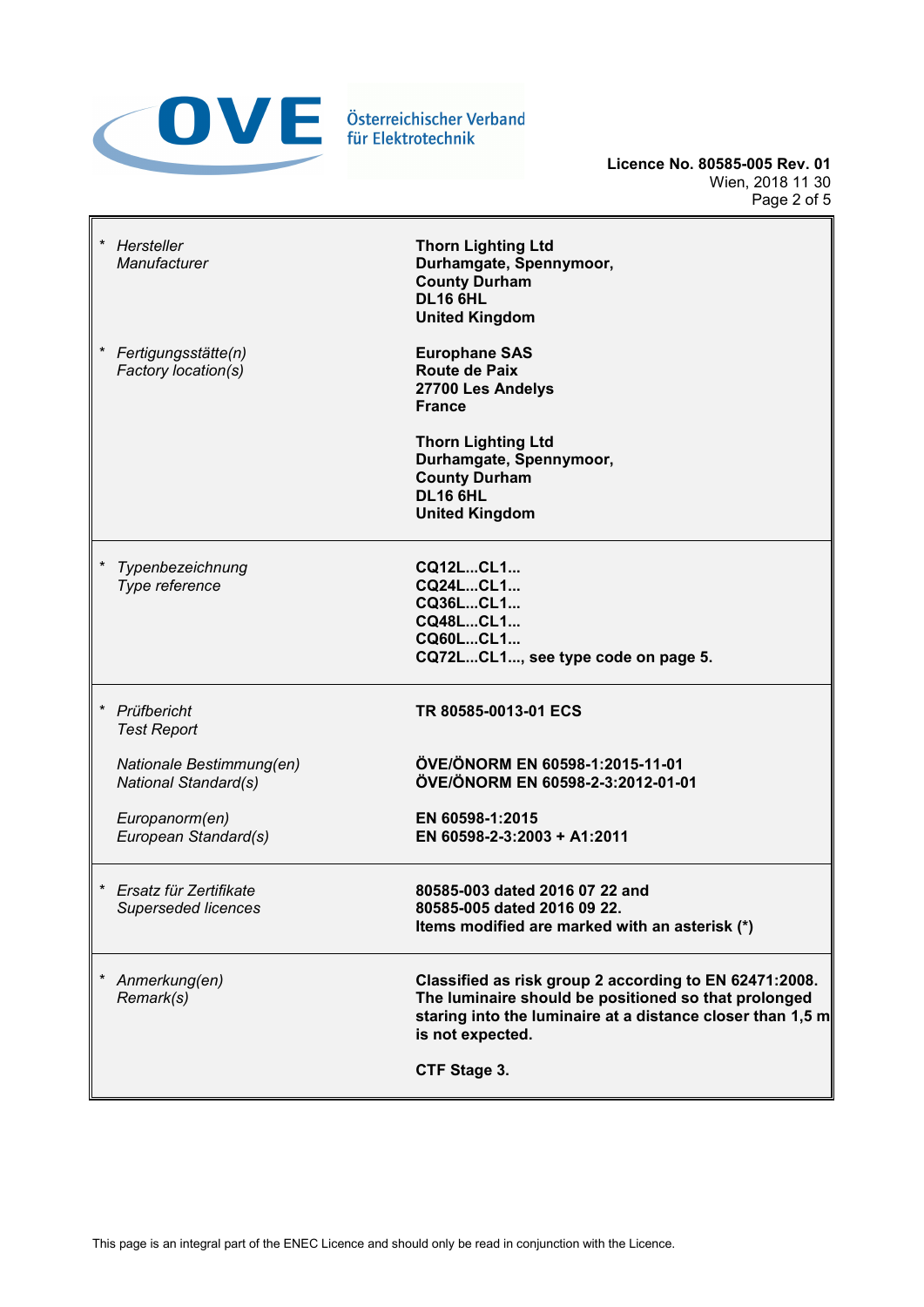

**Licence No. 80585-005 Rev. 01** Wien, 2018 11 30 Page 3 of 5

| Nennspannung<br>Rated voltage                                       | 220-240V, 50-60Hz                                                                                                                                                                                                                                                                                                                                     |
|---------------------------------------------------------------------|-------------------------------------------------------------------------------------------------------------------------------------------------------------------------------------------------------------------------------------------------------------------------------------------------------------------------------------------------------|
| Anzahl und Leistung der Lampen<br>Rated wattage and number of lamps | CQ12L: 1x LED module with 12 LEDs<br>CQ24L: 2x LED module with 12 LEDs<br>CQ36L: 1x LED module with 36 LEDs<br>CQ48L: 4x LED module with 12 LEDs<br>CQ60L: 1x LED module with 36 LEDs +<br>2x LED module with 12 LEDs<br>CQ72L: 2x LED module with 36 LEDs                                                                                            |
| Lampentyp(en)<br>Lamp identification                                | LED modules RLE12 (12 LEDs) or RLE36 (36 LEDs)                                                                                                                                                                                                                                                                                                        |
| Schutzgrad<br>Degree of protection                                  | <b>IP66</b>                                                                                                                                                                                                                                                                                                                                           |
| Netzanschluss<br>Supply connection                                  | <b>Srcew or screwless terminals</b>                                                                                                                                                                                                                                                                                                                   |
| Befestigungsfläche<br>Supporting surface                            | Normally flammable surface                                                                                                                                                                                                                                                                                                                            |
| Schutzklasse<br>Class of protection                                 | C <sub>1.1</sub>                                                                                                                                                                                                                                                                                                                                      |
| Beschreibung des Aufbaus<br>Description of construction             | LED road lighting lantern with 12 to 72 LEDs with<br>several optic. Housing made of die-cast Aluminium,<br>powder coated light grey or anthracit. Enclosure with<br>toughened flat glass (fracture in small pieces). Supplied<br>with spigot adaptor which can be fitted for post-top<br>(0°/5°/10° tilt) or side-entry (-20°/-15°/-10°/-5°/0° tilt). |
| Zusatzinformation<br>Additional information                         | Certified for LED modules driven at max, 1050mA<br>(CQ12L and CQ24L) or max. 700mA for CQ36L to<br><b>CQ72L).</b>                                                                                                                                                                                                                                     |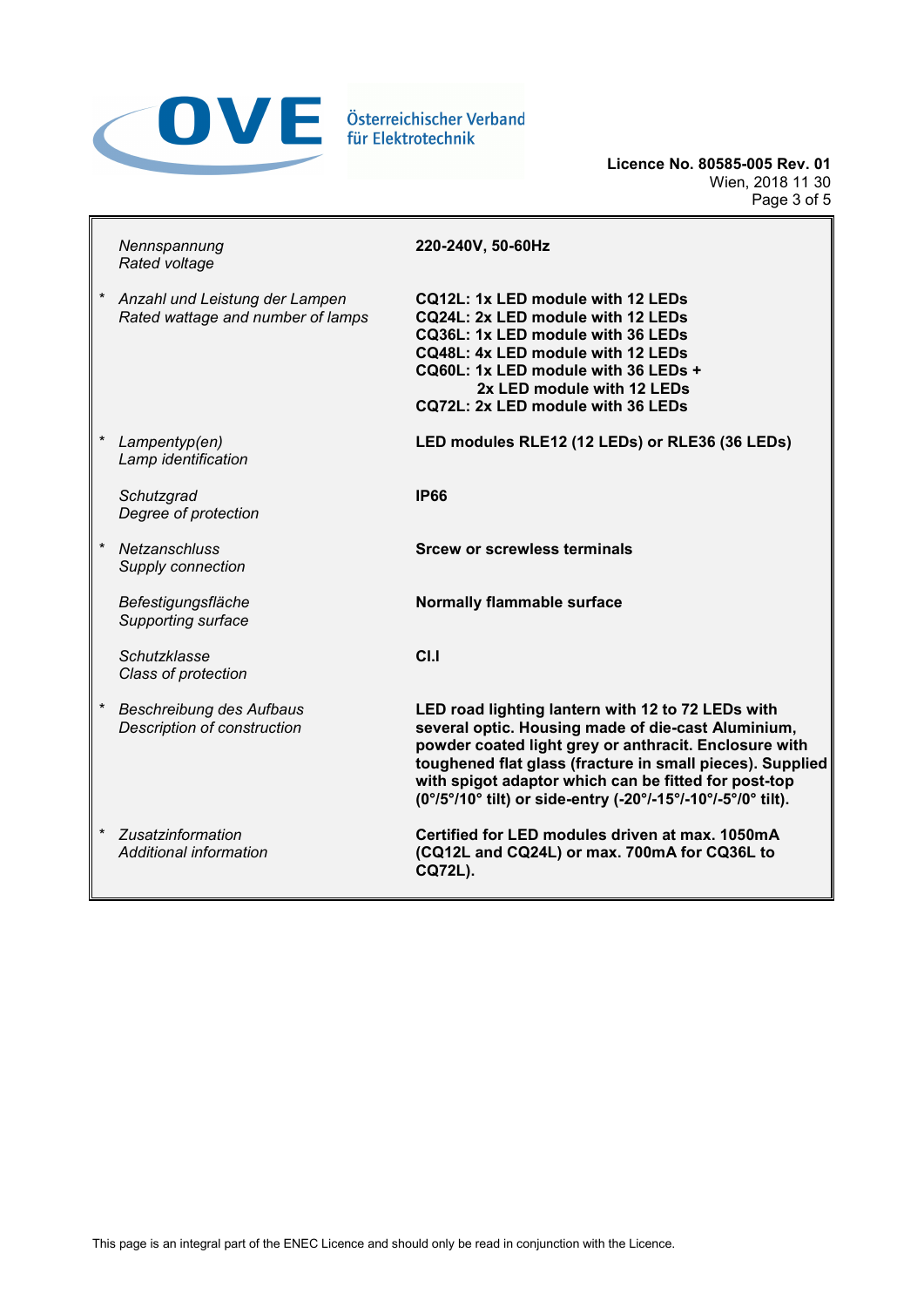

|                                                     | <b>Bauteil</b><br>Component | Code<br>Code               | Hersteller<br>Manufacturer                                                                           | Typenbezeichnung<br><b>Type Reference</b>                                                                                                                           | Konformitätszeichen<br>Mark(s) of conformity                                                             |
|-----------------------------------------------------|-----------------------------|----------------------------|------------------------------------------------------------------------------------------------------|---------------------------------------------------------------------------------------------------------------------------------------------------------------------|----------------------------------------------------------------------------------------------------------|
| $\star$                                             | <b>LED Module</b>           | $A^*$                      | <b>THORN</b>                                                                                         | <b>RLE12</b>                                                                                                                                                        | ÖVE                                                                                                      |
| $\star$                                             |                             | $A^*$                      | <b>THORN</b>                                                                                         | 1050mA, 500V, tc 105°C, RG2<br><b>RLE36</b><br>1050mA, 500V, tc 105°C, RG2                                                                                          | ÖVE                                                                                                      |
| $\star$<br>$\star$<br>$\star$<br>$\star$<br>$\star$ | <b>LED</b> control<br>gear  | В<br>B<br>B<br>B<br>В<br>В | Osram<br><b>Tridonic</b><br><b>Tridomic</b><br><b>Tridonic</b><br><b>Tridonic</b><br><b>Tridonic</b> | OT 90W 4DIM<br>LCA 30W  one4all C PRE OTD<br>LCA 60W  one4all C PRE OTD<br>LCA 75W  one4all C PRE OTD<br>LCA 120W  one4all C PRE OTD<br>LCA 160W  one4all C PRE OTD | <b>ENEC 10</b><br><b>ENEC 11</b><br><b>ENEC 11</b><br><b>ENEC 11</b><br><b>ENEC 11</b><br><b>ENEC 11</b> |
|                                                     | <b>Terminals</b>            | A                          | <b>Electro</b><br><b>Terminal</b>                                                                    | <b>SLK/3;</b><br>450V, 24A, T110                                                                                                                                    | <b>ENEC 10</b>                                                                                           |
|                                                     | <b>Terminals</b>            | A                          | <b>Adels</b>                                                                                         | 1000K;<br>500V, 41A, T85                                                                                                                                            | <b>ENEC 10</b>                                                                                           |
|                                                     | Internal wiring             | A                          | <b>Draka</b>                                                                                         | FQ 105C;<br>300/500V, 105°C                                                                                                                                         | <b>SEMKO</b>                                                                                             |
|                                                     |                             | A<br>В                     | <b>Omerin</b><br><b>Omerin</b>                                                                       | <b>H05SJ-K</b><br><b>RECSC;</b><br>300/300V, 180°C                                                                                                                  | <b>HAR</b><br><b>VDE</b>                                                                                 |
|                                                     | <b>External wiring</b>      | A                          | <b>Several</b>                                                                                       | H07RN-F                                                                                                                                                             | <b>HAR</b>                                                                                               |
|                                                     | Power switch                | A                          | <b>OMT</b>                                                                                           | 0125;<br>250V, 10A, T120                                                                                                                                            | <b>IMQ</b>                                                                                               |
|                                                     |                             | A                          | <b>OMT</b>                                                                                           | 0127;<br>250V, 16A, T120                                                                                                                                            | <b>IMQ</b>                                                                                               |
|                                                     | Fuse holder                 | A                          | <b>Stucchi</b>                                                                                       | 682/A;<br>250V, 6,3A, T70                                                                                                                                           | <b>IMQ</b>                                                                                               |
|                                                     | Cable gland                 | A                          | <b>Bimed</b>                                                                                         | <b>BM22-L / BLMN-22;</b><br>PA-6, IP68, 100°C                                                                                                                       | <b>VDE</b>                                                                                               |

A The component is replaceable with another one, also certified, with equivalent characteristics.<br>A\* The component is replaceable with another one according to ETF5-OSM-LUM/DSH OD-5002-

A\* The component is replaceable with another one according to ETF5-OSM-LUM/DSH OD-5002-3:2015<br>B The component is replaceable if authorised by the test house.

B The component is replaceable if authorised by the test house.<br>C Integrated component tested together with the appliance.

C Integrated component tested together with the appliance.<br>D Alternative component.

Alternative component.